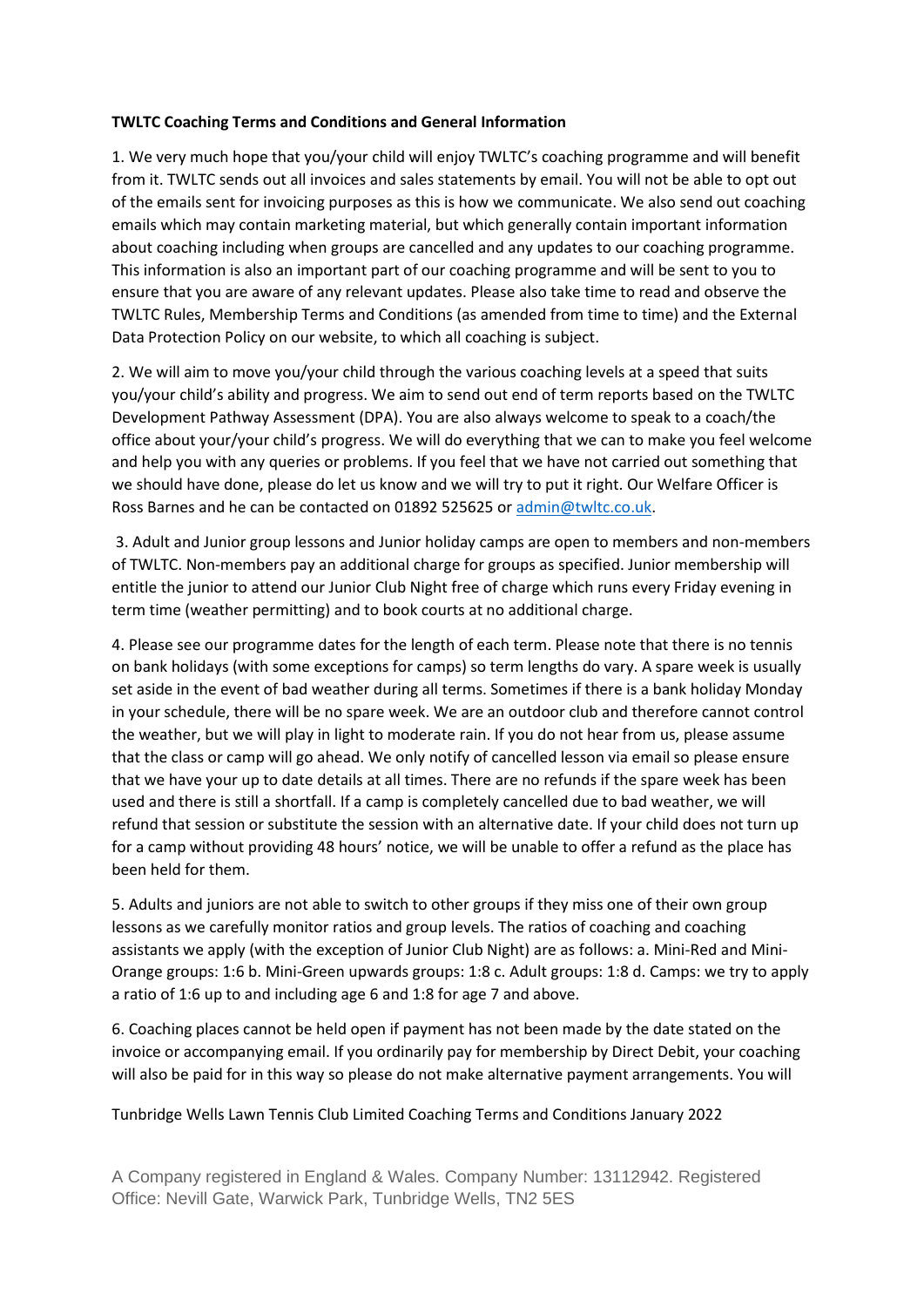be notified at least ten working days in advance of any pending Direct Debit payment but as a rule, the payment will be taken around two to three weeks before the new coaching term begins. Please notify the office if you would prefer to pay by an alternative means. Payment can be made by Direct Debit, BACS or Card. Please only make payment via the office. Please note that WE DO NOT ACCEPT CASH PAYMENTS. Any invoices not paid after two lessons will incur a 10% surcharge. Payments by a method other than Direct Debit will incur a 10% surcharge. A Direct Debit set up part way through a term will be effective from the start of the following term.

7. All courses will be renewed automatically each term unless you inform us otherwise in writing. If you do not let us know by the stated deadline and a payment is processed, there will be a £10 admin fee to reimburse you. If you/your child has a prolonged illness or injury supported by medical evidence, we require two weeks' notice in writing to terminate/postpone your/their lessons, together with written evidence of the illness/injury. The date we receive written notification is the start of the two-week period. The cost of any lessons paid for in advance after that two weeks will be refunded.

8. If you or your child has coaching more than once a week for a term and is a member, please let us know and we will apply a 10% discount to any additional groups. This only applies if set up prior to the commencement of term. Performance groups are invite only and are based on a minimum commitment of two sessions per week. 10% camp discount is only available where a full five-day week is booked in advance.

9. We operate all the junior classes via the LTA-sanctioned mini-tennis programme and therefore all of our junior players will be grouped according to their birth year and the level of ball they should be using. Please ask a coach if you require any clarification. All club coaches have been DBS-checked, hold First Aid and Safeguarding certificates, have LTA or PTR Public Liability Insurance and are registered or licensed.

10. If your child takes part in our mini-programme or Junior Club Night, it is your responsibility to collect your child from the Court 1 gate closest to the clubhouse at the time the lesson/session finishes. Juniors on our programme/attending Junior Club Night aged 11+ will be released by their coach at the end of their coaching session. Please also supervise all children attending with you at any time who are not on court as we cannot be responsible for them.

11. Children are expected to behave during lessons and not disrupt the group. In certain circumstances where a child is behaving in a way that proves disruptive to the group, we reserve the right to suggest an alternative group/coaching or to discontinue coaching the child.

12. Individual lessons are open to all junior members and Adult members of TWLTC. Adult and Junior Non-members pay £3 extra per individual lesson and can have a maximum of 3 before they must join. Non-members (adults and juniors) cannot have individual coaching at peak times (after 6pm Monday-Friday or Saturdays and Sundays between 9am and 3pm). Evening individual lessons will be subject to an additional £2.50 per half hour floodlight cost if required. The coach will supply tokens and the cost will be added to the lesson price at the end of the session.

## Tunbridge Wells Lawn Tennis Club Limited Coaching Terms and Conditions January 2022

A Company registered in England & Wales. Company Number: 13112942. Registered Office: Nevill Gate, Warwick Park, Tunbridge Wells, TN2 5ES